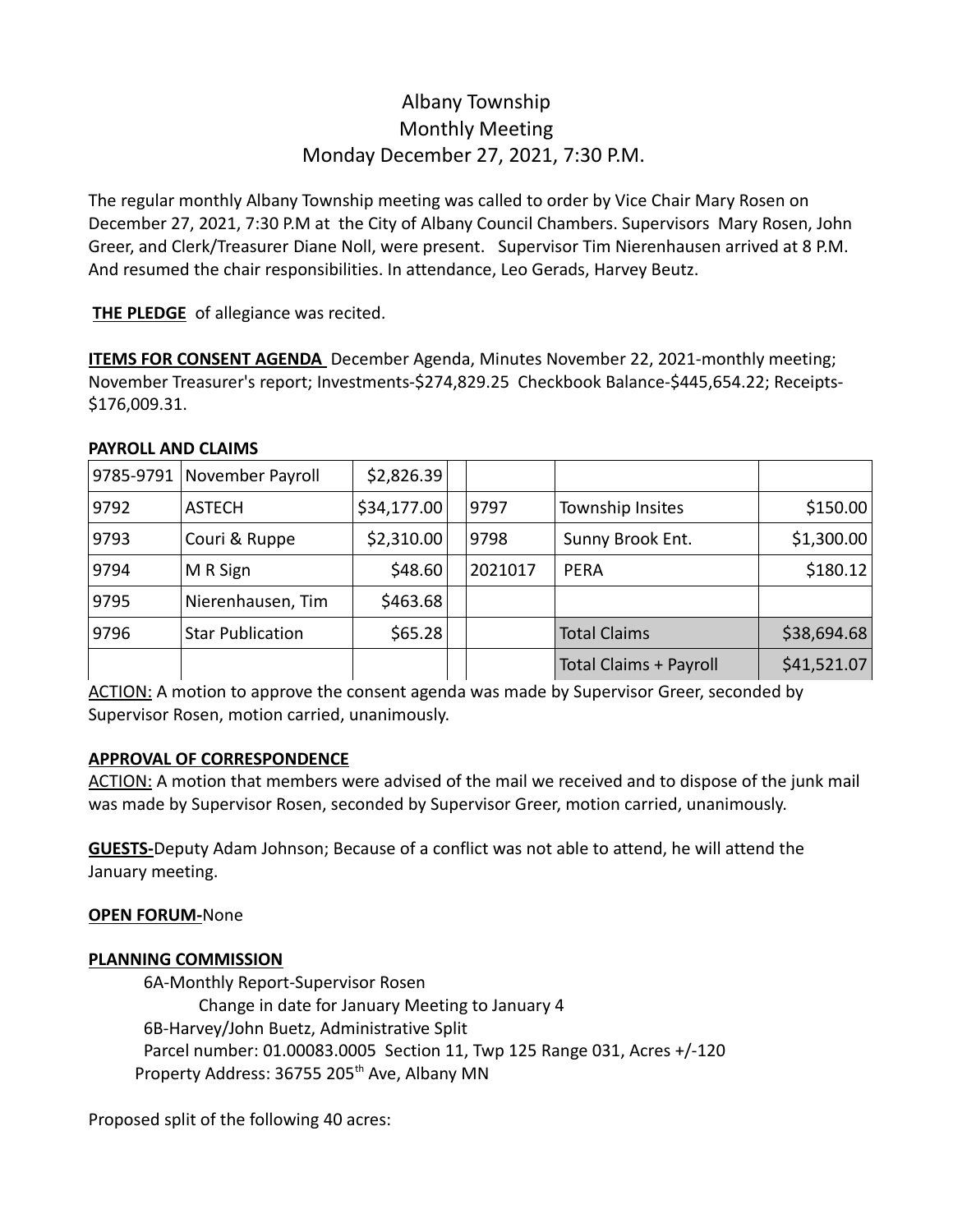Property description: The Northwest Quarter of the Southeast Quarter (NW ¼ SE ¼) of Section Eleven (11), Township One Hundred Twenty-five (125), Range Thirty-one (31), Stearns County, Minnesota

The Beutz family is requesting to split off 40 acres of farm land and sell it to the contiguous neighbor, Timothy Gerads. This split/sale will not cause the property to be land locked and Gerads will have access from his current property. The building credit will stay with the 40 acre plat. The Planning Commission has recommended approval of the split.

ACTION: A motion to approve the requested Administrative Split for John and Harvey Beutz was made by Supervisor Rosen, seconded by Supervisor Greer, motion carried.

6C Building permits-None for the month

#### **ROAD REPORT**

7a-Road report

Sunnybrook -Leo says all the roads are fine.

Supervisor Nierenhausen-

380<sup>th</sup> Street need some sand, slippery spots

St Anna Drive-tires picked up

Rushmeyer Lake Road-very slippery, need sand

230<sup>th</sup> St, 13 Street should the township have bids on this, Pat Johnson from ITT has been contacted to have the road drilled. Reclaim the tar and turn it into a 9 ton road. Ask the city of Albany if they would assist in the expenses. Will bring the findings to the January meeting and will move forward from there.

Supervisor Rosen- Street sign at  $375<sup>th</sup>$  St/251<sup>st</sup> Ave is bent.

#### **OLD BUSINESS**

Albany Recycling Center IUP update.:

Correspondence was received from Albany Recycling stating they would need until July 31, 2022 to complete the holding pond and plant the trees.

ACTION: A motion to approve extending the IUP to July 31, 2022, was made by Supervisor Greer, second by Supervisor Rosen, motion carried.

Chair Nierenhause resumed duties of the meeting 8 P.M.

NMH Approach update:

For minutes it is needed whom is to contact the contractor.

Supervisor Nierenhausen contacted several contractors and no one was available to complete the project, and they were concerned about the wrath of the owner. Removing the approach now, could ruin the culvert, which could cause legal issues.

Contact was made with Sunnybrook to place a load of gravel on the approach to not allow access. Supervisor Greer stated, this needs to be removed as soon as we locate a contractor, Continue to fine him \$200 per month.